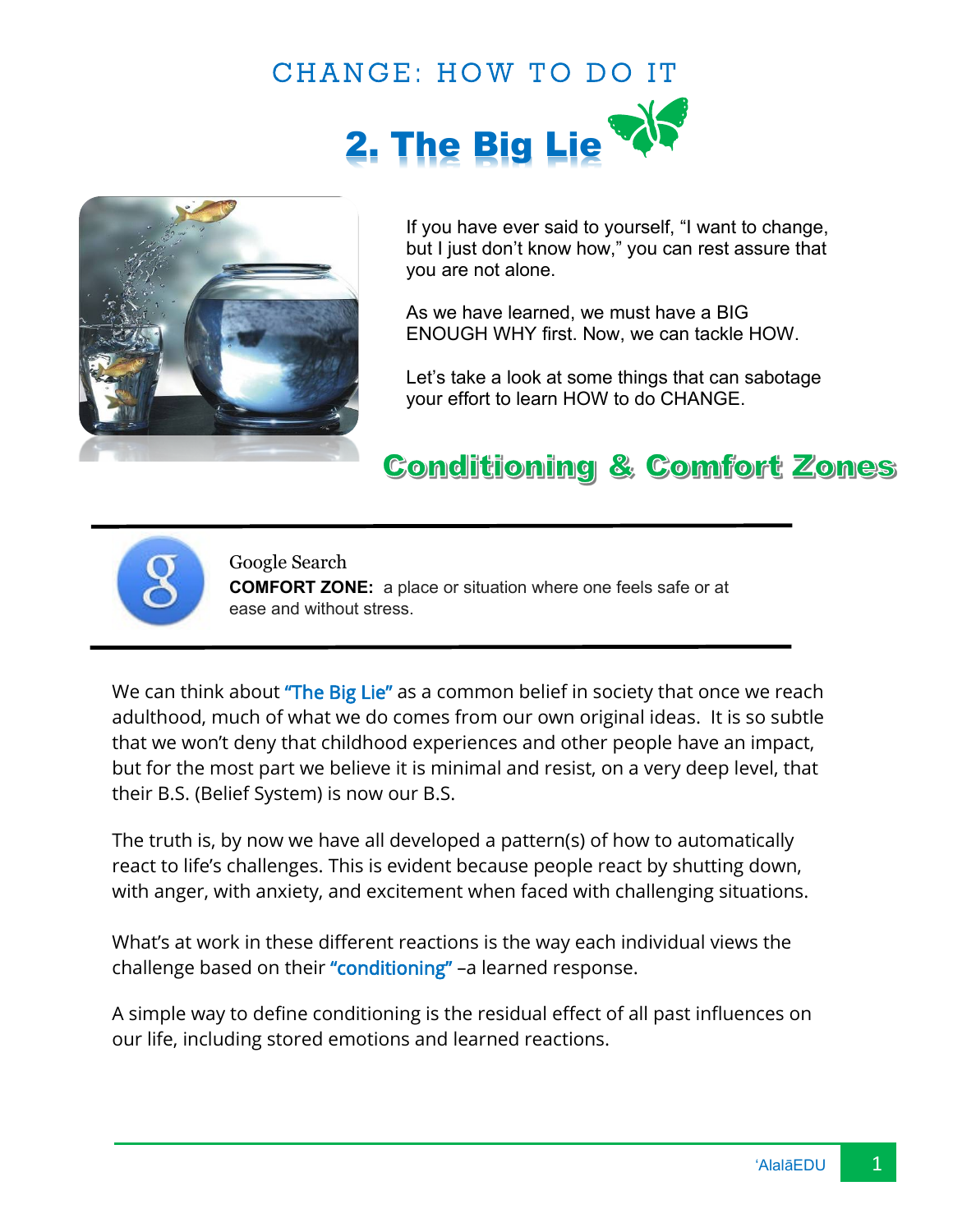## CHANGE: HOW TO DO IT



When we reflect honestly on how much of what we do and think did not originate as our own idea, and letting go of things that do not serve us, we are freed to do CHANGE with a new mental state more genuine to who we truly are and how we want to live. However, if we don't, we will develop a sense of familiarity, ease, and control with little anxiety or stress in the "COMFORT ZONES"

of conditioning – learned reactions, conditioned emotions, conditioned words, and learned helplessness.

As you can see, conditioning relates to stress levels. Your "Comfort Zone" is any type of behavior that keeps you living at a low-level of stress.



## Let's Do Some Reflecting:



1. How did your parents react to stress? Did they focus on positives or negatives?